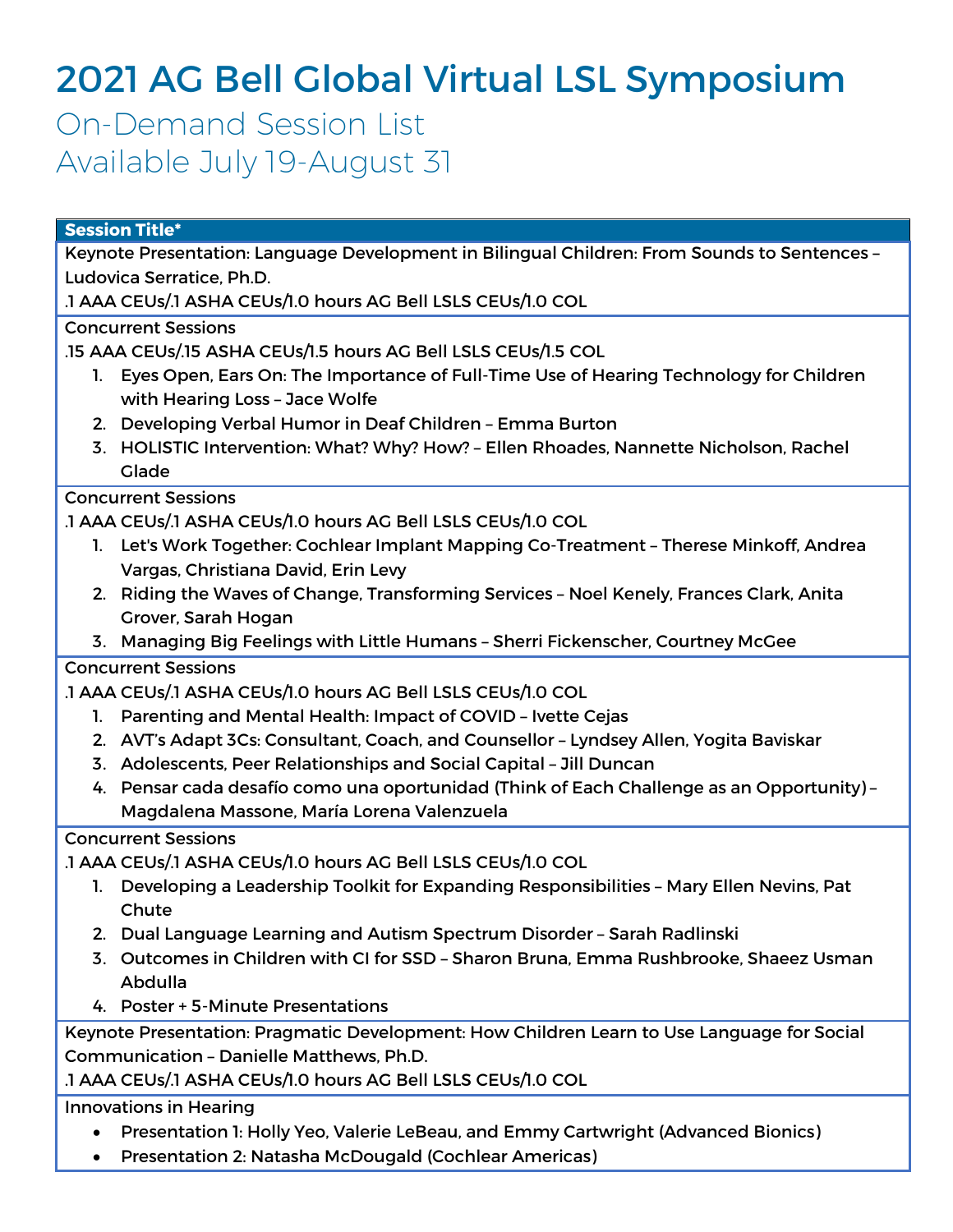### .1 AAA CEUs/.1 ASHA CEUs/1.0 hours AG Bell LSLS CEUs/1.0 COL

Innovations in Hearing

- Presentation 3: Taylor Sands and Katelyn Glassman (MED-EL)
- Presentation 4: Dave Fabry (Starkey)

.1 AAA CEUs/.1 ASHA CEUs/1.0 hours AG Bell LSLS CEUs/1.0 COL

Keynote Presentation: Literacy in Children with Hearing Loss: Understanding Acquisition to Improve Intervention – Krystal Werfel, Ph.D., CCC-SLP

.1 AAA CEUs/.1 ASHA CEUs/1.0 hours AG Bell LSLS CEUs/1.0 COL

### Concurrent Sessions

.15 AAA CEUs/.15 ASHA CEUs/1.5 hours AG Bell LSLS CEUs/1.5 COL

- 1. Understanding Audiology: Working with Children with Hearing Loss Jane Madell
- 2. Read It Again: Transforming Story Time Jennifer Wallace, Erica Welch, Kathy Newbern
- 3. Speech Challenges Through a LSL Framework Mary McGinnis, María Fernanda Hinojosa, Brianda Campero Calderón-Gutiérrez, Marimar Sánchez Menchero

# Concurrent Sessions

.1 AAA CEUs/.1 ASHA CEUs/1.0 hours AG Bell LSLS CEUs/1.0 COL

- 1. Hybrid Preschool for DHH and Hearing Children Bridgette Klaus, Liliana Santana, Marissa Simoni, Jamie Frost
- 2. Interprofessional Intervention to Teach Language of Academics Uma Soman, Jessica Zulueta
- 3. LSL Development of Children with Complex Needs Beauty Hariz

# Concurrent Sessions

.1 AAA CEUs/.1 ASHA CEUs/1.0 hours AG Bell LSLS CEUs/1.0 COL

- 1. Why Telepractice Doesn't Work Melissa McCarthy
- 2. Starting Early: Math Talk Boosts Executive Functioning Carol Flexer, Ritu Nakra
- 3. In School with Hearing Loss Project Presentation Jane Lignel Josvassen, Signe Wischmann

Keynote Presentation: Benefits to Patients from Binaural Hearing: Spatial Perception and Cognitive Load – Ruth Litovsky, Ph.D.

.1 AAA CEUs/.1 ASHA CEUs/1.0 hours AG Bell LSLS CEUs/1.0 COL

## Concurrent Sessions

.1 AAA CEUs/.1 ASHA CEUs/1.0 hours AG Bell LSLS CEUs/1.0 COL

- 1. How Kids With ANSD Can Ace LSL Karen MacIver-Lux
- 2. Beyond Mentoring Sherri Fickenscher, Ashley Mahlstedt Weaver
- 3. Developing Self-Advocacy and Professionalism in Teens Bailey Clay, Kelsey McKey, Kasie LeBlanc
- 4. Poster + 5-Minute Podium Presentations

# Concurrent Sessions

.1 AAA CEUs/.1 ASHA CEUs/1.0 hours AG Bell LSLS CEUs/1.0 COL

- 1. Baby Doesn't Need Rehabilitation Yet, Do They? Natalie Teakle
- 2. ¡Lo que tienes en casa, alcanza! (What You Have at Home is Enough!) Mariana Helbig, Juliana Gebhardt
- 3. Supporting Professionals Working in Early Intervention Inge Kaltenbrunn, Kylie Chisholm
- 4. Using Books in a Virtual World Frances Clark, Louise Ashton

Keynote Presentation: Deafness and Hearing: What Does the Future Look Like? – Panel discussion .15 AAA CEUs/.15 ASHA CEUs/1.5 hours AG Bell LSLS CEUs/1.5 COL